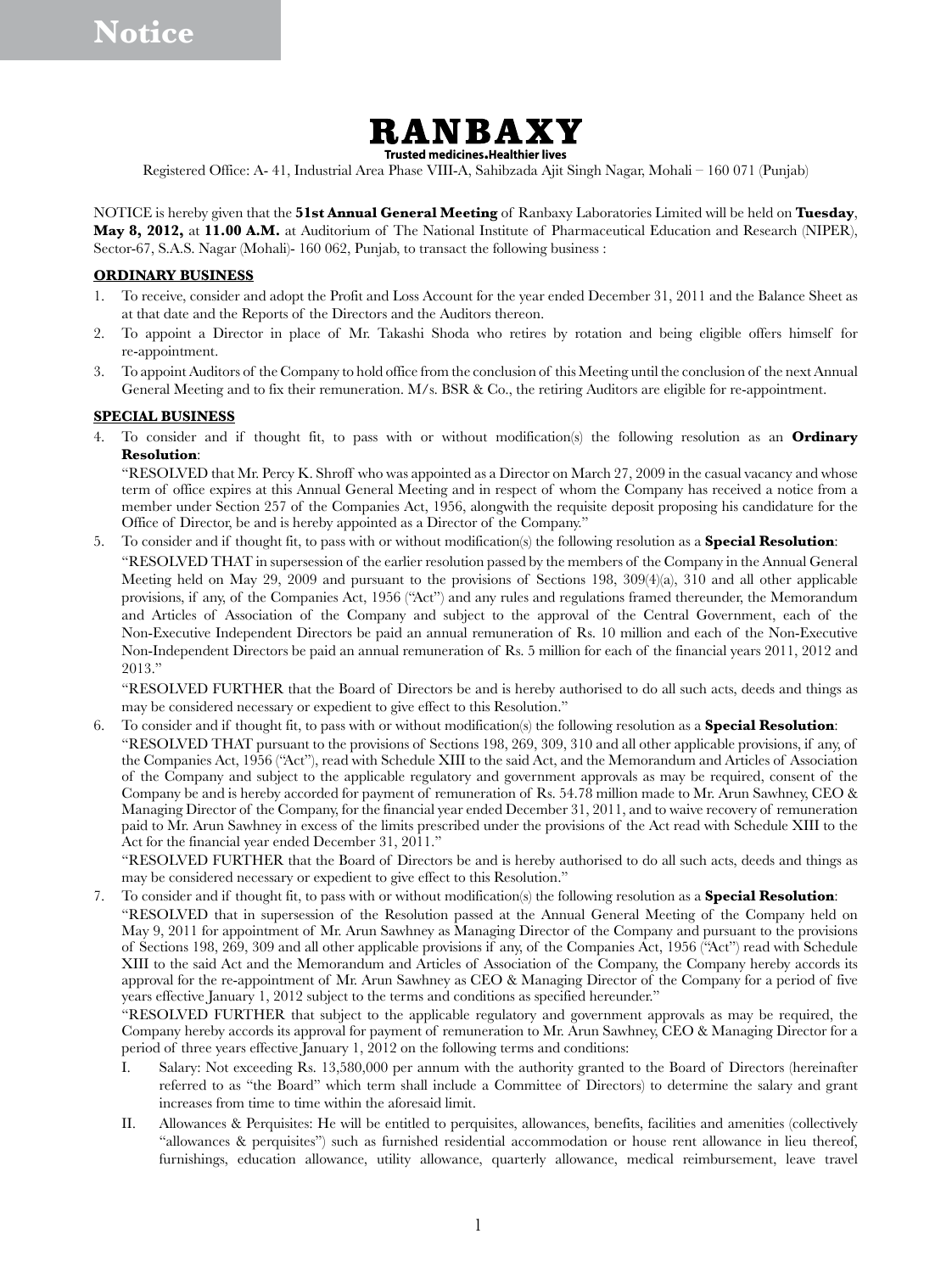reimbursement/allowance, membership fees for clubs, group hospitalization insurance, group term insurance, travel insurance and any other "allowances & perquisites" as per the policy/rules of the Company in force and/or as may be approved by the Board from time to time, provided that the aggregate value of such allowances and perquisites shall not exceed Rs. 34,573,000 per annum. Allowances & Perquisites will be valued as per the Income-tax rules, wherever applicable and at actual cost to the Company in other cases.

- III. Incentive Pay: The Board is authorised to determine and pay him Incentive Pay upto Rs.60 million per annum in one or more tranches.
- IV. Retention Bonus: The Board is authorised to pay him Retention Bonus of Rs. 33 million on completion of three years of service under the aforesaid tenure of his appointment of five years as CEO & Managing Director of the Company.
- V. Compensation for loss of office: Subject to the limits laid down under provisions of the Companies Act, 1956, the Board is authorised to determine and pay him compensation of Rs. 141 million for loss of office of CEO & Managing Director of the Company before the expiry of his aforesaid term of appointment of five years. However, any compensation for loss of office after the expiry of three years from the date of aforesaid appointment shall be subject to the requisite approvals.
- VI. In addition to the above, he will also be entitled to the following benefits as per policy/rules of the Company in force or as may be approved by the Board from time to time:
	- (i) Company maintained car(s) with driver(s) (ii) Telephone(s) and fax at residence (iii) Company's contribution to Provident Fund and Superannuation Fund (iv) Payment of Gratuity and other Retiral Benefits and (v) Encashment of leave.
- VII. Stock Options: He will be granted stock options by the Board pursuant to Employees Stock Option Plan(s) of the Company from time to time.
- VIII. Commission: Such amount for each financial year as may be decided by the Board subject to availability of the net profits in the said financial year and in compliance with the applicable provisions of the Act read with Schedule XIII to the Act."

"RESOLVED FURTHER that the Board of Directors be and is hereby authorised to fix actual remuneration of Mr. Arun Sawhney, and revise it from time to time within the aforesaid ceilings."

"RESOLVED FURTHER that subject to superintendence, control and direction of the Board, Mr. Arun Sawhney shall perform such duties and functions as would be commensurate with his position as CEO & Managing Director of the Company and as may be delegated to him by the Board from time to time."

"RESOLVED FURTHER that the Board of Directors be and is hereby authorised to do all such acts, deeds and things as may be considered necessary of expedient to give effect to this Resolution."

By Order of the Board

Place: Gurgaon **Sushil K. Patawari** Dated: March 27, 2012 Company Secretary

## **NOTES**

- **1. A MEMBER ENTITLED TO ATTEND AND VOTE AT THE MEETING IS ENTITLED TO APPOINT A PROXY TO ATTEND AND VOTE INSTEAD OF HIMSELF AND SUCH PROXY NEED NOT BE A MEMBER OF THE COMPANY. THE PROXIES TO BE EFFECTIVE, SHOULD BE DEPOSITED AT THE REGISTERED OFFICE OF THE COMPANY NOT LATER THAN 48 HOURS BEFORE THE COMMENCEMENT OF THE MEETING.**
- 2. The Explanatory Statement pursuant to Section 173 of the Companies Act, 1956 is given below and forms part of the Notice.
- 3. M/s. Alankit Assignments Ltd. (Alankit), 2E/8, 1st Floor, Jhandewalan Extension, New Delhi-110 055 is the Registrar and Share Transfer Agent for physical shares of the Company. Alankit is also the depository interface of the Company with both NSDL and CDSL.

However, keeping in view the convenience of shareholders, documents relating to shares will continue to be received by the Company at its Corporate Office at Plot No. 90, Sector 32, Gurgaon-122001 (Haryana) Tel No. 91-124-4135000, Registered Office at A- 41, Industrial Area Phase VIII-A, Sahibzada Ajit Singh Nagar, Mohali – 160 071 (Punjab) and Head Office at 12th Floor, Devika Tower, 6, Nehru Place, New Delhi-110019 Tel No. 91-11-26237508; email address: secretarial@ranbaxy.com.

- 4. Members are requested to note that the Company's shares are under compulsory demat trading for all the investors. Members are, therefore, requested to dematerialise their shareholding to avoid inconvenience.
- 5. Members holding shares in dematerialised mode are requested to intimate all changes pertaining to their bank details, ECS mandates, nominations, power of attorney, change of address/name etc. to their depository participant only and not to the Company or its Registrar and Transfer Agent. The said intimation will be automatically reflected in the Company's records.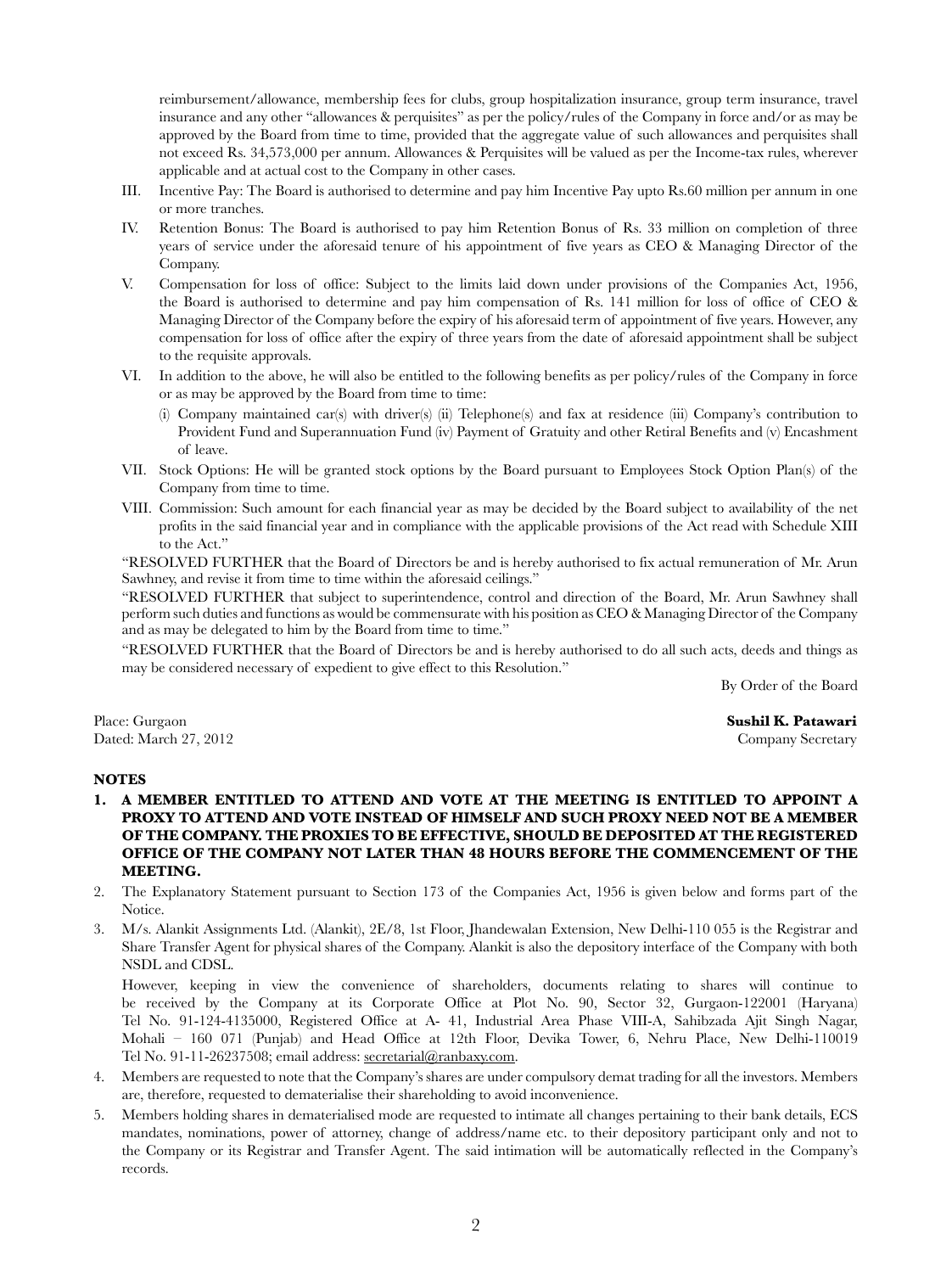- 6. The Register of Members and Share Transfer Books of the Company will remain closed from Saturday, April 28, 2012 to Tuesday, May 8, 2012 (both days inclusive).
- 7. The Company has transferred unclaimed amounts of dividends paid upto November 10, 2004, to the Investor Education and Protection Fund of the Central Government as required under Section 205C of the Companies Act, 1956. Members may please note that if unpaid dividend is not claimed from the Company for seven years from the date when it became due, it shall be transferred to the Investor Education and Protection Fund as stated above and it cannot be claimed from that Fund.

Members who have not encashed their dividend warrants within the validity period may write to the Company Secretary, Ranbaxy Laboratories Limited, Plot No. 90, Sector 32, Gurgaon-122001 (Haryana), for obtaining payment in lieu of such warrants.

- 8. The documents referred to in the proposed resolutions are available for inspection at the Registered Office of the Company during working hours between 9.30 A.M. to 1.00 P.M. except on holidays.
- 9. The Certificate from the Auditors of the Company certifying that the Employees Stock Option Schemes of the Company are being implemented in accordance with the SEBI (Employee Stock Option Scheme and Employee Stock Purchase Scheme) Guidelines, 1999 and in accordance with the resolutions of the general body will be placed at the Annual General Meeting.
- 10. Members seeking any information relating to the Accounts may write to the Company at Plot No. 90, Sector 32, Gurgaon-122001 (Haryana), for the attention of Mr. S.K. Patawari, Company Secretary at the earliest.
- 11. Members/proxies should bring the attendance slips duly filled in and signed for attending the Meeting.
- 12. Members who hold shares in physical form may nominate a person in respect of all the shares held by them whether singly or jointly. Members are advised to avail of the nomination facility by filing Form 2B in their own interest. Blank forms will be supplied by the Company on request. Members holding shares in demat form may contact their respective Depository Participants for recording of nomination.
- 13. The Register of Directors' shareholding will be available for inspection at the meeting.

### **EXPLANATORY STATEMENT PURSUANT TO SECTION 173 OF THE COMPANIES ACT, 1956**

# **Brief Resume and other information in respect of Directors seeking appointment at the Annual General Meeting pursuant to Clause 49 of the Listing Agreement**

#### **ITEM NO. 2**

Mr. Takashi Shoda aged about 64 years is a graduate from Faculty of Pharmacy, Tokyo University.

Mr. Shoda immediately after completing his graduation in 1972 joined Sankyo Company, Limited, Japan ("Sankyo"), where he held various important positions mainly in International Operations Group. In June, 2001 he was elected as Director on the Board of Sankyo and concurrently assumed the position of General Manager, International Pharmaceutical Division. He was then promoted as a Managing Director in the following year and in June, 2003 became its President and Representative Director.

Daiichi Sankyo Company, Limited ("Daiichi Sankyo") was established in 2005, through the merger of Daiichi Pharmaceuticals Co. Ltd. and Sankyo Company, Limited, the two leading Japanese pharmaceutical companies. Mr. Shoda was Representative Director, President and CEO of Daiichi Sankyo from September 2005 to June 2010 and thereafter has been the Chairman of Daiichi Sankyo.

He is a member of the Science Committee of the Board of Directors of the Company.

Mr. Shoda is neither a Director on the Board nor holds committee membership of any other company.

Mr. Shoda does not hold any shares in the Company.

Nature of expertise in specific functional area - Business Management

The Board of Directors considers that in view of the background and experience of Mr. Shoda, it would be in the interest of the Company to appoint him as a Director of the Company.

The Board recommends the Resolution for approval of the Shareholders.

Mr. Shoda is interested or concerned in the proposed Resolution. None of the other Directors are interested or concerned in the proposed Resolution.

#### **ITEM NO. 4**

Mr. Percy K. Shroff was appointed as a Director on March 27, 2009 in the casual vacancy caused by the resignation of Mr. Harpal Singh and his term of office expires at this Annual General Meeting. The Company has received Notice alongwith requisite deposit of Rs. 500 from a member under Section 257 of the Companies Act, 1956 proposing the candidature of Mr. Percy K. Shroff as a Director of the Company.

Mr. Shroff aged about 60 years is a graduate in Arts from Whittier College, California. He has immense experience in the medical field in Japan and India and was instrumental in establishing the India offices as well as business operations of Elekta AB, a Swedish multinational providing advanced clinical solutions, comprehensive information systems and services for efficient and high precision treatment of cancer and brain disorders. Since his joining in 1991, Mr. Shroff has held various managerial positions in the Elekta Group in India as well as overseas. In 1997, he was appointed as Managing Director-India Head of Elekta Instrument India Private Limited and in 2005 Managing Director of Elekta Medical Systems India Pvt., Ltd., a subsidiary of Elekta AB.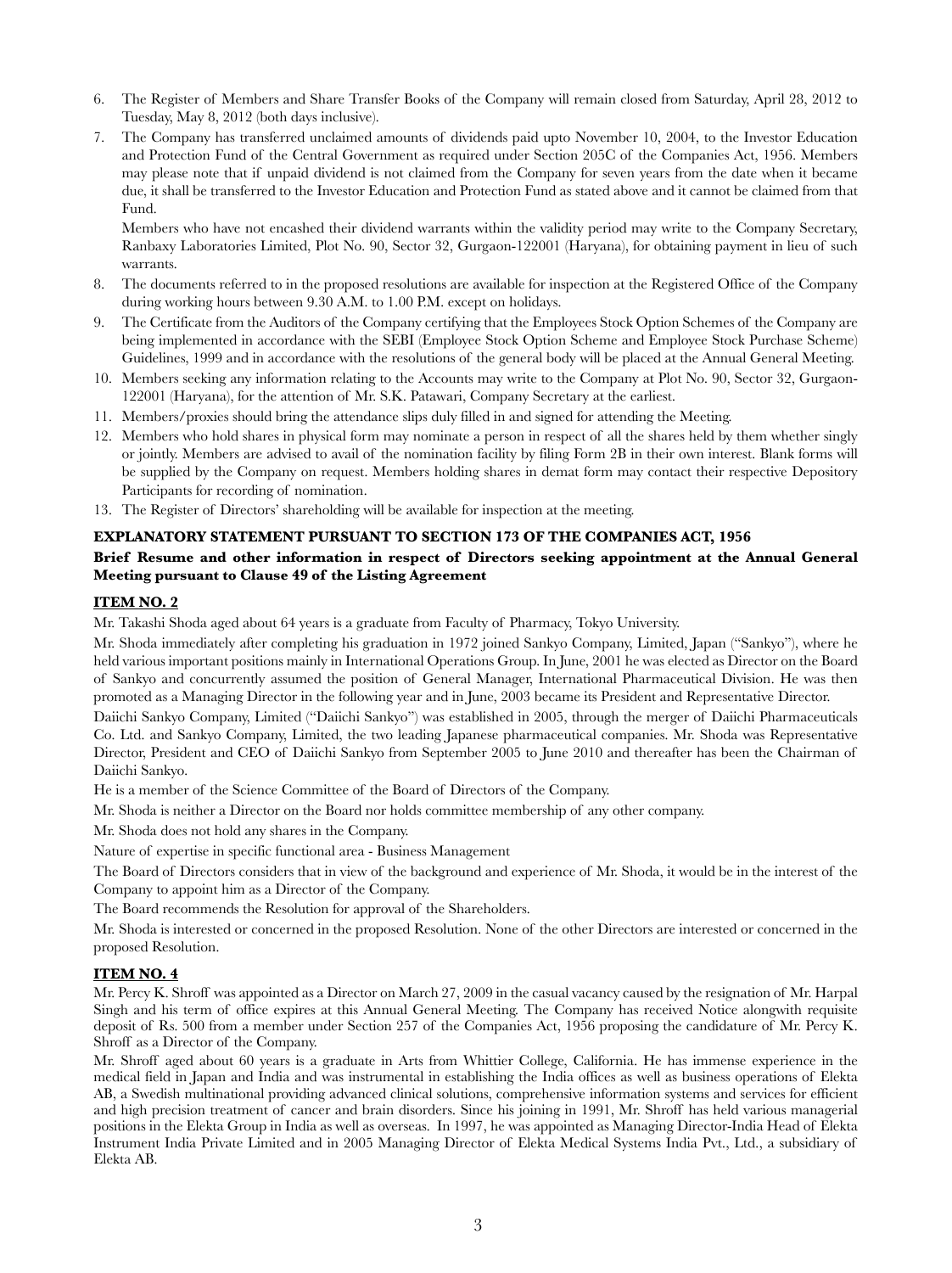He is presently Non-Executive Chairman of Elekta Medical Systems. Before joining the Elekta Group he was with Manson K.K., Kobe, Japan as Manager of Overseas & Special Projects.

Mr. Shroff was a member of the Executive General Management Committee of Elekta worldwide and of its Asian Management Team.

He is a member of the following Committees of the Board of the Company:

- 1. Compensation Committee
- 2. Audit Committee
- 3. Shareholders/Investors Grievance and Share Transfer Committee
- 4. ESOPs Allotment Committee
- 5. Allotment Committee (ESOP 2011)

He is Director on the Boards of the following other companies:

- 1. Elekta Instrument India Private Limited
- 2. Elekta Medical Systems India Private Limited

He does not hold any shares in the Company.

Nature of expertise in specific functional area - Business Management

The Board of Directors considers that in view of the background and experience of Mr. Shroff, it would be in the interest of the Company to appoint him as a Director of the Company.

The Board recommends the Resolution for approval of the Shareholders.

Mr. Shroff is interested or concerned in the proposed Resolution. None of the other Directors are interested or concerned in the proposed Resolution.

## **ITEM NO. 5**

Pursuant to the provisions of the Companies Act, 1956 and approval of the shareholders at the Annual General Meeting held on May 29, 2009, the Company had paid commission of Rs.10 million to each of the Non-Executive Independent Directors and Rs. 5 million each to the Non-Executive Non-Independent Directors for the year 2010.

For the year 2011, though the Company has earned operating profits, but due to the exceptional items viz. provision made by the Company for settlement with US Department of Justice and marked to market foreign exchange charge due to sharp depreciation of rupee, the Company has incurred losses. Hence, the Company could not pay commission to the Non-Executive Directors for the financial year ended December 31, 2011.

At present the Board of Directors of the Company consists of six Non-Executive Directors, four of whom are foreign citizens. The Company benefits from diverse professional expertise and experience of its Non-Executive Directors as they make valuable contributions at the Board and Committee meetings, review the operations and advise on the major issues and strategy of the Company from time to time. The Company also benefits from the advice of Non-Executive Directors sought by the management on critical issues. The Non-Executive Directors contribute to the Company in many ways and devote their valuable time for the Company. Keeping in view their contribution and the statutory responsibility being shouldered by them, it will be beneficial for the Company and its shareholders to compensate the Non-Executive Directors. Accordingly, subject to the approval of the Central Government in terms of the provisions of Section 309(4) of the Companies Act, 1956, it is proposed to pay a fixed remuneration to the Non-Executive Directors for the financial year ended December 31, 2011 and for the financial years ending December 31, 2012 & December 31, 2013, as per details:

| S.<br>No. | Name of the<br><b>Directors</b> | Category                        | Proposed annual remuneration for each of the<br>three financial years viz. financial year ended<br>on December 31, 2011, financial years ending on<br>December 31, 2012 and December 31, 2013<br>(Rs. in million) |
|-----------|---------------------------------|---------------------------------|-------------------------------------------------------------------------------------------------------------------------------------------------------------------------------------------------------------------|
|           | Dr. Tsutomu Une                 | Non-Executive - Non-Independent |                                                                                                                                                                                                                   |
| $\Omega$  | Mr. Takashi Shoda               | Non-Executive - Non-Independent |                                                                                                                                                                                                                   |
|           | Dr. Anthony H Wild              | Non-Executive - Independent     | 10                                                                                                                                                                                                                |
| 4         | Mr. Akihiro Watanabe            | Non-Executive - Independent     | 10                                                                                                                                                                                                                |
| 5.        | Mr. Percy K. Shroff             | Non-Executive - Independent     | 10                                                                                                                                                                                                                |
| 6         | Mr. Rajesh V. Shah              | Non-Executive - Independent     | 10                                                                                                                                                                                                                |

It may be noted that any new Director who shall join the Board of Directors of the Company, in any of the aforesaid category, shall be entitled to the same remuneration, as stated above, as long as the total number of Non-Executive Directors (including the new director) does not exceed beyond the present number of six Directors.

The Board recommends the Resolution for the approval of the Shareholders.

Aforesaid six Non-Executive Directors may be deemed to be interested or concerned in the proposed Resolution.

#### **ITEM NO. 6**

The shareholders of the Company in the Annual General Meeting held on May 9, 2011, approved the appointment of Mr. Arun Sawhney as Managing Director of the Company and payment of remuneration to him for a period of three years effective August 20, 2010.

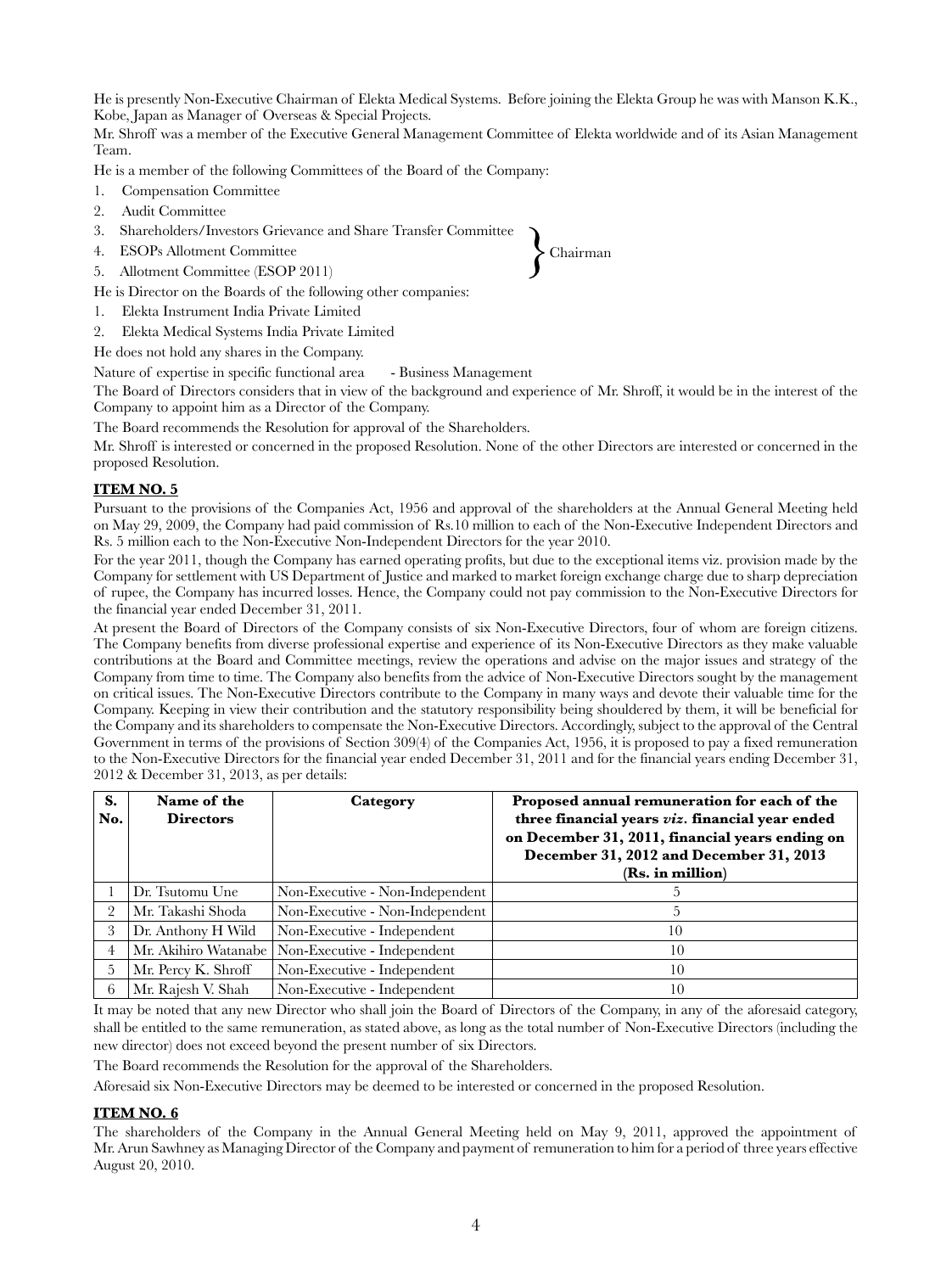Even though the Company earned an operating profit of Rs. 7,236 million on a stand-alone basis and Rs.10,480 million on a consolidated basis for the year ended December 31, 2011, it incurred losses on account of provision of Rs.26,480 million made for settlement with U.S. Department of Justice with regard to legacy issue with the Food and Drug Administration ("FDA") of United States of America and marked to market foreign exchange charge of Rs.16,584 million due to sharp depreciation of rupee.

In view of the losses, due to the aforesaid exceptional items, which were not determinable on the date of the approval of the shareholders, the remuneration paid to Mr. Arun Sawhney for the year ended December 31, 2011 exceeded the limits prescribed under the provisions of the Companies Act, 1956 (Act). Accordingly consent of the shareholders is being sought, subject to the applicable regulatory and Government approvals as may be required, for remuneration of Rs. 54.78 million paid to Mr. Arun Sawhney for the financial year ended December 31, 2011 and to waive recovery of excess remuneration paid to him as computed under the provisions of Schedule XIII of the Act.

The Board recommends the Resolution for approval of Shareholders.

Mr. Sawhney is interested or concerned in the proposed Resolution. None of the other Directors are interested or concerned in the proposed Resolution.

## **ITEM NO. 7**

The Board of Directors of the Company in its meeting held on February 23, 2012 has re-appointed Mr. Arun Sawhney as CEO & Managing Director of the Company for a period of five years effective January 1, 2012, on the terms as set out in the Resolution and approved payment of remuneration to him for a period of three years, subject to requisite approvals. Approval for payment of remuneration to Mr. Arun Sawhney for remaining period of two years of his appointment would be sought in terms of the provisions of Schedule XIII to the Act in due course.

Mr. Sawhney is a member of the following Committees of the Board of Directors of the Company:

- 1. Science Committee
- 2. Shareholders' / Investors' Grievance and Share Transfer Committee
- 3. ESOPs Allotment Committee.
- 4. Allotment Committee (ESOP 2011)

He is neither a Director on the Board nor holds committee membership of any other Indian company.

He holds 3276 equity shares of Rs.5 each of the Company as on the date of this Notice.

Nature of expertise in specific functional area – General Management.

The Compensation Committee in its meeting held on February 22, 2012, had approved and recommended the re-appointment and payment of remuneration of Mr. Arun Sawhney.

The Board of Directors considers that in view of the background and experience of Mr. Sawhney, it would be in the interest of the Company to re-appoint him as CEO & Managing Director of the Company.

The Board recommends the Resolution for approval of Shareholders.

Mr. Sawhney is interested or concerned in the proposed Resolution. None of the other Directors are interested or concerned in the proposed Resolution.

The Notice read with Explanatory Statement should be considered as an abstract of the terms of appointment and payment of remuneration to Mr. Sawhney as CEO & Managing Director and a memorandum as to the nature of the concern or interest of the Director as required under Section 302 of the Companies Act, 1956.

## **Statement pursuant to the provisions of clause (c) of Section II of Part II of Schedule XIII to the Companies Act, 1956 with respect to Item Nos.6 & 7**

The particulars required to be disclosed in the Explanatory Statement in accordance with provisions of clause (c) of Section II of Part II of Schedule XIII of the Companies Act, 1956, are given below:

## **I. General Information**

(1) Nature of Industry:

Ranbaxy Laboratories Limited (hereinafter referred to as "Ranbaxy/the Company") was incorporated on 16th June, 1961 and is a leading Pharma major of the Country. The Company, India's largest pharmaceutical company, is an integrated, research based, international pharmaceutical company producing a wide range of quality, affordable generic medicines, trusted by healthcare professionals and patients across geographies. Ranbaxy's continued focus on R&D has resulted in several approvals, in developed and emerging markets many of which incorporate proprietary Novel Drug Delivery Systems (NDDS) and technologies, developed at its own labs. The Company has further strengthened its focus on generics research and is increasingly working on more complex and specialty areas. Ranbaxy serves its customers in over 125 countries and has an expanding international portfolio of affiliates, joint ventures and alliances, ground operations in 43 countries and manufacturing operations in 7 countries. Through strategic in-licensing opportunities and its hybrid business model with its Holding Company-Daiichi Sankyo Company, Limited, Japan a leading global pharma innovator headquartered in Tokyo, Japan, Ranbaxy is introducing many innovator products in markets around the world, where it has a strong presence. This is in line with the Company's commitment to increase penetration and improve access to medicines, across the globe.

Ranbaxy is the first Pharma Company of Indian origin to have surpassed sales of \$2 Billion. The Company has successfully launched Atorvastatin, the largest drug by sales value in USA and world-wide, a cholesterol reducing medicine, the generic equivalent of brand Lipitor® which generated total annual sales of \$7.9 Bn in the United States of America(IMS 2010).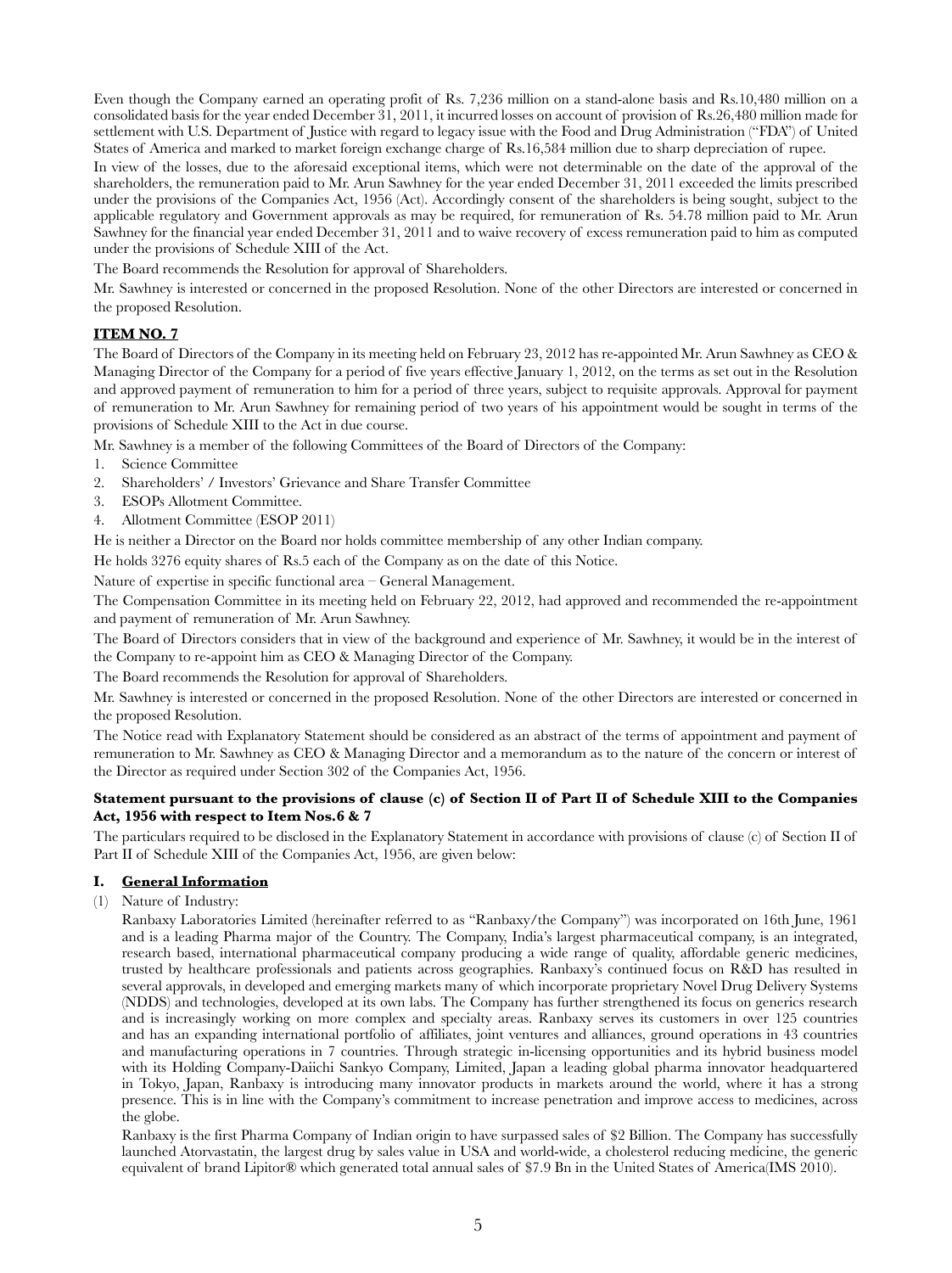(2) Date or expected date of commercial production:

The Company commenced its manufacturing operations in 1962.

- (3) In case of new companies, expected date of commencement of activities as per project approved by financial institutions appearing in the prospectus: Not Applicable
- (4) Financial performance based on given indicators:

The financial performance of the Company in last three years is as under:

A. Standalone financials

## **Amount (Rs. in Million)**

| <b>Financial Parameters</b>             | Year Ended as on         |                          |                          |  |
|-----------------------------------------|--------------------------|--------------------------|--------------------------|--|
|                                         | <b>December 31, 2009</b> | <b>December 31, 2010</b> | <b>December 31, 2011</b> |  |
| <b>Sales</b>                            | 45,359.09                | 52,667.09                | 74.949.44                |  |
| Profit before exceptional items and tax | 10,619.17                | 13,106.60                | 7,236.15                 |  |
| Net Profit/ (Net Loss)                  | 5.719.84                 | 11,487.26                | (30,520,49)              |  |
| Dividend %                              | $\overline{\phantom{a}}$ | 40%                      |                          |  |

B. Consolidated financials

## **Amount (Rs. in Million)**

| <b>Financial Parameters</b>             | Year Ended as on  |                          |                   |  |
|-----------------------------------------|-------------------|--------------------------|-------------------|--|
|                                         | December 31, 2009 | <b>December 31, 2010</b> | December 31, 2011 |  |
| <b>Sales</b>                            | 73.441.32         | 85,506.73                | 99,768.93         |  |
| Profit before exceptional items and tax | 10,097.62         | 18,259.56                | 10,480.04         |  |
| Net Profit/ (Net Loss)                  | 2.964.92          | 14,967.51                | (28,997,29)       |  |
| Dividend $\%$                           |                   | 40%                      |                   |  |

(5) Export performance and net foreign exchange collaborations: The details of earnings of the Company in foreign currency are as under:

#### **Amount (Rs. in Million)**

| <b>Particulars</b>                       | Year Ended as on         |                          |                          |  |
|------------------------------------------|--------------------------|--------------------------|--------------------------|--|
|                                          | <b>December 31, 2009</b> | <b>December 31, 2010</b> | <b>December 31, 2011</b> |  |
| F.O.B value of exports (excluding Nepal) | 27,728.90                | 33,603.18                | 54.114.79                |  |
| Royalty/Technical consultancy fees       | 265.90                   | 790.14                   | 613.16                   |  |
| Dividend                                 | 9.54                     | 13.06                    | 11.83                    |  |
| Others [freight, insurance etc.]         | 3,360.17                 | 3,460.05                 | 1,075.38                 |  |

(6) Foreign investments or collaborators: The details of the direct overseas subsidiaries of the Company as on December 31, 2011 are as under:

| S.<br>No.      | Name of the Entity                                    | Description of<br><b>Investment</b>                | Number of<br><b>Shares/Securities</b><br>& Shareholding | Amount<br>(Rs. in<br><b>Million</b> ) |
|----------------|-------------------------------------------------------|----------------------------------------------------|---------------------------------------------------------|---------------------------------------|
| $\mathbf{1}$   | Ranbaxy (Netherlands) B.V., The<br><b>Netherlands</b> | Ordinary Shares of Face<br>Value EUR 100 each      | 3,939,716                                               | 28,947.75                             |
| $\overline{2}$ | Ranbaxy (Hong Kong) Ltd., Hong<br>Kong                | <b>Equity Shares of Face Value</b><br>HK \$ 1 each | 2,400,000                                               | 9.84                                  |
| 3              | Ranbaxy Pharmacie Generiques SAS,<br>France           | <b>Equity Shares of Face Value</b><br>EUR 9 each   | 800,000                                                 | 3400.02                               |
| $\overline{4}$ | Ranbaxy (Malaysia) Sdn. Bhd.,<br>Malaysia             | Ordinary Shares of Face<br>Value RM 1 each         | 3,189,248                                               | 36.56                                 |
| 5              | Ranbaxy (Nigeria) Ltd., Nigeria                       | Ordinary Shares of Face<br>Value Naira 1 each      | 13,070,648                                              | 7.40                                  |
| 6              | Ranbaxy Unichem Company Ltd.,<br>Thailand             | Ordinary Shares of Face<br>Value Bahts 100 each    | 206,670                                                 | 21.20                                 |

Besides the above, the Company also has a total of 33 overseas step-down subsidiary companies. The names and other financial details about these subsidiaries have been disclosed in Schedules to the Balance Sheet forming part of the Annual Report of the Company.

## **II. Information about the appointee:**

(1) Background details

Mr. Arun Sawhney, aged about 56 years, is an alumnus of International Management Institute (IMI), Delhi and a graduate in Commerce from Sydenham College of Commerce, Mumbai University.

Mr. Sawhney joined Ranbaxy in May 2008 and was elevated to the position of President-Global Pharmaceutical Business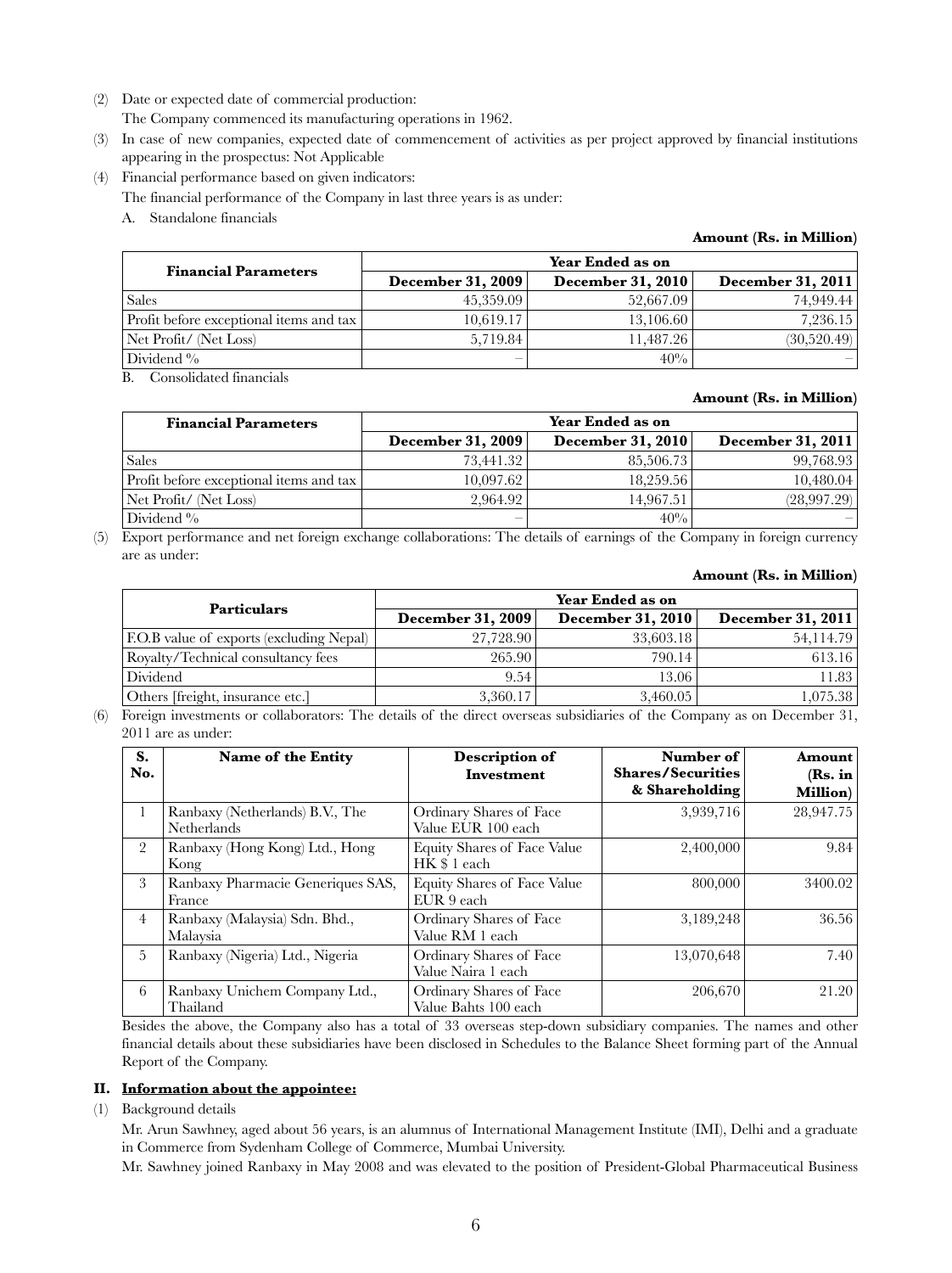in January 2010. He was appointed as Managing Director of the Company effective August 20, 2010, for a period of three years and re-designated as CEO & Managing Director effective August 5, 2011.

The Board of Directors of the Company in its meeting held on February 23, 2012 has re-appointed Mr. Arun Sawhney as CEO & Managing Director of the Company for a period of five years effective January 1, 2012, on the terms as set out in the Resolution, subject to requisite approvals.

Prior to joining Ranbaxy, Mr. Sawhney was the President of API Business at Dr. Reddy's Laboratories Limited. He had worked with Ranbaxy earlier also. He has over three decades of experience and has held senior functional and management positions in several global pharmaceutical companies like Bayer India Limited, Hindustan Ciba-Geigy and Max-Gb. Mr. Sawhney is one of the founder members of the Pharmaceuticals Export Promotion Council (Pharmexcil) and is currently a member of Advisory Board of US Pharmacopeial Convention (USP) in India.

### (2) Past Remuneration

Total remuneration of Rs. 54.78 million was paid to Mr. Arun Sawhney during previous year ended on December 31, 2011. The terms of appointment of Mr. Arun Sawhney was approved by the shareholders of the Company at the AGM held on May 9, 2011. However, on account of provision made by the Company for settlement with DOJ and sharp depreciation of rupee (as elaborated under the head "Reasons for losses/inadequate profits" in this Statement), the Company incurred losses for the year, which were not determinable on the date of the approval of the shareholders. In view of this, remuneration paid to Mr. Arun Sawhney exceeded the limits as prescribed under the provisions of the Companies Act, 1956 ("Act").

(3) Recognition or awards

Mr. Arun Sawhney is one of the founder members of the Pharmaceuticals Export Promotion Council (Pharmexcil) set up by the Ministry of Commerce & Industry, Government of India and is currently a member of the Advisory Board of US Pharmacopeial Convention in India. He is also the Chairman of the Pharmaceutical Committee of the Federation of Indian Chambers of Commerce and Industry (FICCI) and a Member of the India-Malaysia CEO Forum.

(4) Job profile and suitability

Ranbaxy serves its customers in over 125 countries and has an expanding international portfolio of affiliates, joint ventures and alliances, ground operations in 43 countries and manufacturing operations in 7 countries. Mr. Arun Sawhney, as CEO & Managing Director, is responsible for spearheading the Company's global operations, overseeing and managing growth (both organic and inorganic) and in synergizing complex operations, providing leadership at the helm of a global organization with more than 14,000 people from 51 divergent nationalities and cultures.

Under the leadership of Mr. Arun Sawhney:

- a) Ranbaxy became the first pharmaceutical company of Indian origin to have surpassed sales of \$2 Bn.
- b) In the United States of America, Ranbaxy successfully launched Atorvastatin with 180 days exclusivity (Generic Lipitor®; Innovator: Pfizer) on November 30, 2011. The Company also capitalized on Caduet® as an authorized generic, (a fixed dose combination of Atorvastatin + Amlodipine). Lipitor is the largest drug in the world with U.S. sales of \$7.9 Bn (IMS 2010) while market size of Caduet in the U.S. is \$339 Mn.
- c) During the year, the Company resolved its legacy issues with United States Food and Drug Administration ("USFDA") and signed a Consent Decree with FDA in which the Company committed to further strengthen its procedures and policies to ensure data integrity and to comply with current good manufacturing practices. The said Consent Decree has since been approved by the United States District Court of Maryland. This is a positive development for the Company as it will provide greater clarity around the outlook for the business in the U.S.
- d) Ranbaxy is the first Company to launch generic Atorvastatin in Australia, Italy, Germany, Netherlands & Sweden.
- e) During the year, 42 inspections of the Company's API and Dosage Form (DF) facilities in various locations across the world, including India were conducted by 18 different regulatory inspection agencies, from across the globe including the USFDA, World Health Organization, European Union, Korea, Malaysia etc. Amongst these, Mohali SEZ, the Company's new Dosage Form facility in India received approvals from USFDA, WHO Geneva, ANVISA Brazil and TGA Australia. This reflects the success of systematic corrective steps taken by the Company to upgrade and enhance the quality of its business and manufacturing processes.
- f) The Company has made considerable progress on the R&D front, making 230 Abbreviated New Drug Applications (ANDAs) filings during the year across different global markets and received 151 approvals.
- g) The Company has the highest number of brands in Top-30 of the Indian Pharmaceutical market. The Company's Over-the Counter (OTC) business division currently ranks No. 1 in Indian market. This division of the Company was recognized as the OTC Company of The Year at the 4th Annual Pharmaceutical Summit 2011. 'Revital' has been adjudged as the 6th largest brand in the Indian Pharmaceutical Market and has been awarded several awards. The Company's other OTC brands such as Volini, Revital Woman too have won awards in their respective categories while the other brands viz. Pepfiz, Chericof, Garlic Pearls, Revital Senior, Revitalite and Pepflux have also carved a niche for themselves in the respective markets.

#### (5) Remuneration proposed

This clause is not applicable as far as Item No. 6 is concerned. However, in respect to Item No. 7, the terms of the remuneration proposed to be paid to Mr. Arun Sawhney have been specified in the Resolution.

(6) Comparative remuneration profile with respect to industry, size of the Company, profile of the position and person The Company has operations spanning over 125 countries and has an expanding international portfolio of affiliates, joint ventures and alliances, ground operations in 43 countries and manufacturing operations in 7 countries. The remuneration proposed to be paid to Mr. Arun Sawhney is in line with remuneration of CEOs & Managing Directors of other companies, keeping in view his job profile, the size, global operations and complexity of the business of the Company.